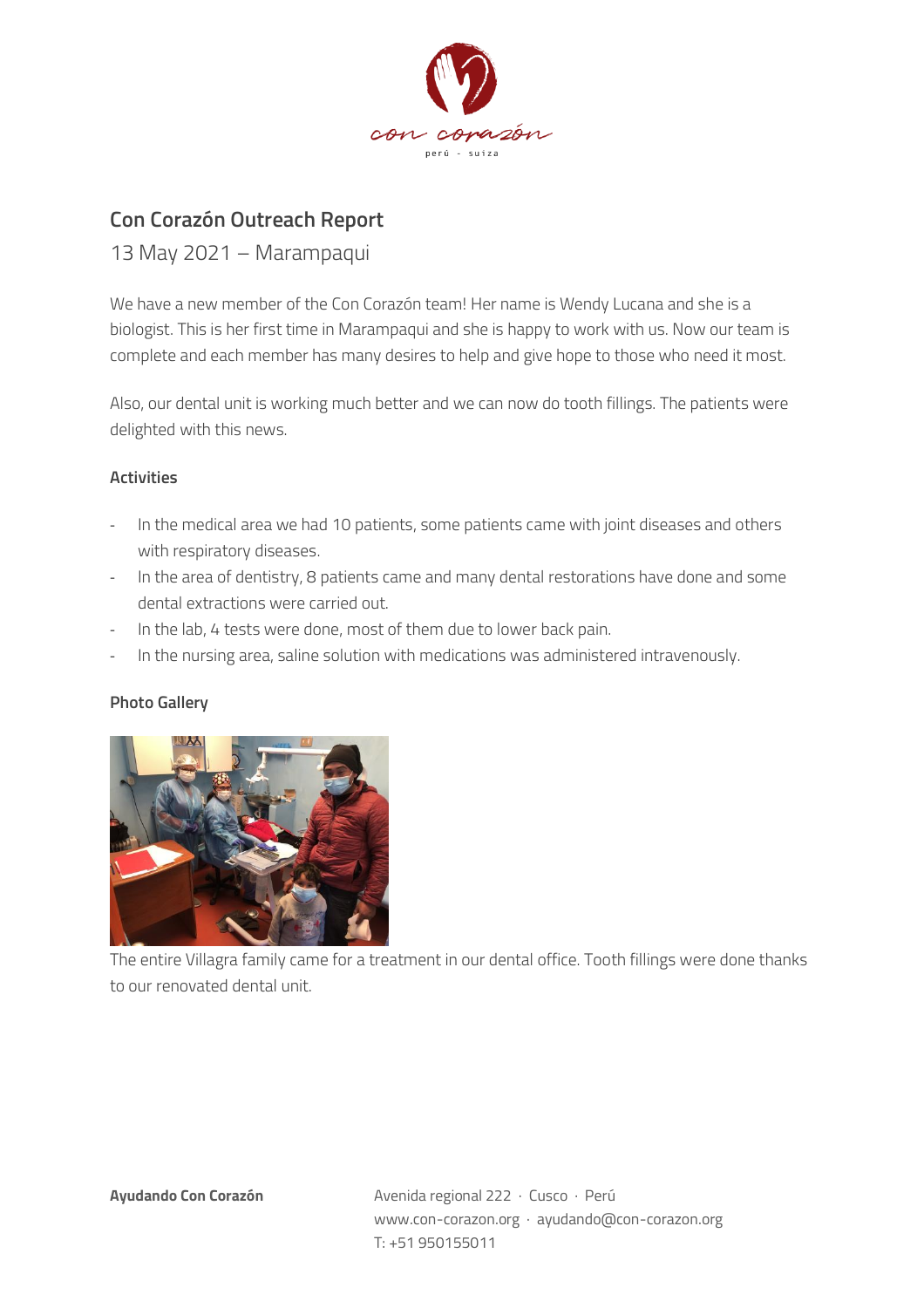



Christian Jara is 24 years old and fell from his horse. As a consequence, he broke his jaw and was in the hospital for 3 months. He comes to the Con Corazón health center because he still feels weak and dizzy. He now he needs to see the doctor to examine his condition, since he lost a lot of blood in recent months. The doctor examines him and recommends intravenous vitamin C, this due to the weakness of his body. Christian feels much better and grateful!



30-year-old Profeta Condori comes from Pacchanta and had to walk 2.5 hours to the Con Corazón health center because her tooth hurts. She likes to come to our health center to have her teeth fixed because she feels well treated. Previously, she went to other health centers in the area, but she no longer likes it because, according to her, they treat her poorly. She also says that they make her wait too long and that they make her hurt because they do not use anesthesia for big dental fillings. She also manifested that people in other health centers do not respect because of being a woman. They do not greet her either.

**Ayudando Con Corazón** Avenida regional 222 · Cusco · Perú www.con-corazon.org · ayudando@con-corazon.org T: +51 950155011